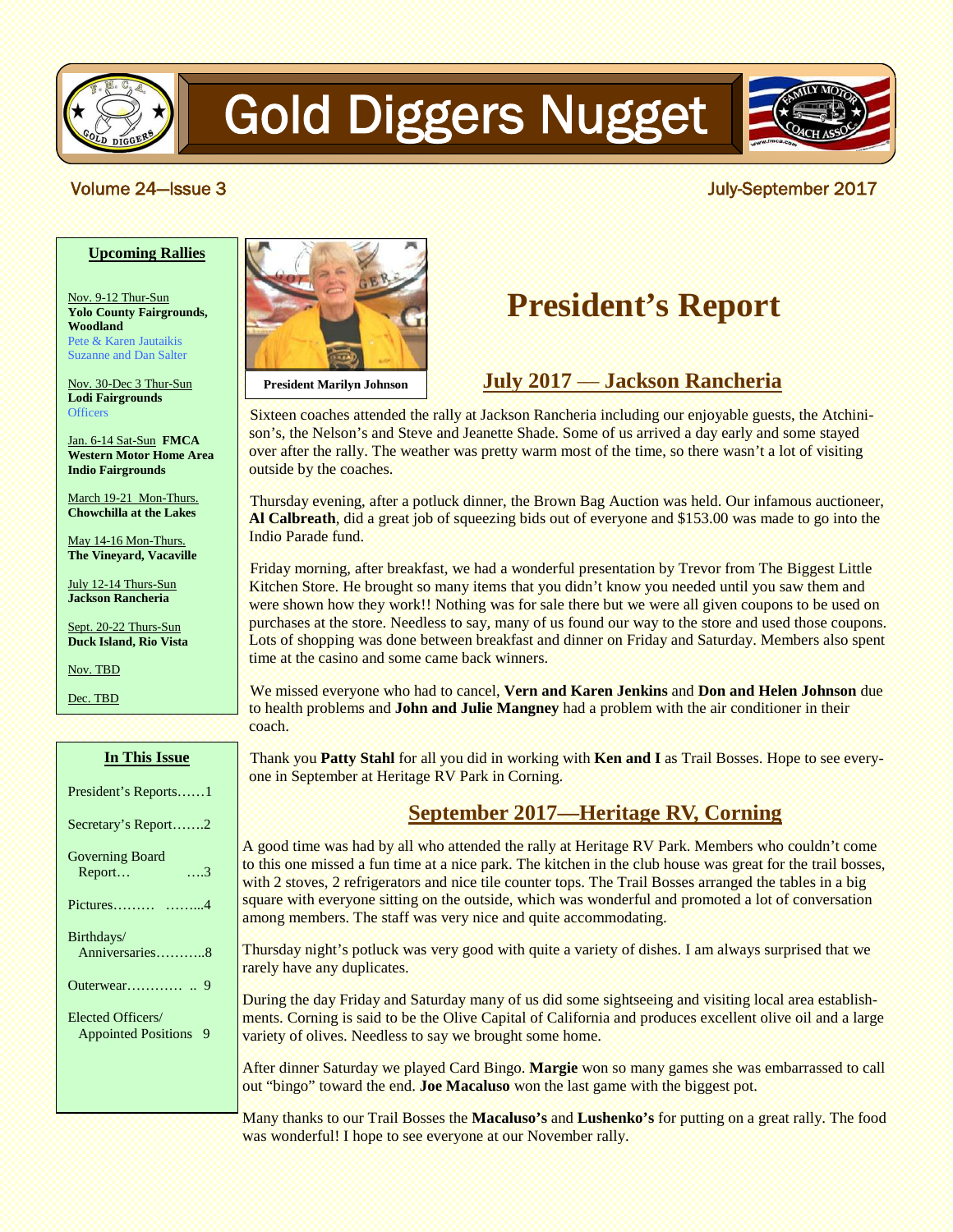



### Secretary's Report



### **September 16, 2017 Heritage RV Park Corning, CA**

The meeting was called to order at 9:25 a.m. by President Marilyn Johnson who led the Pledge of Allegiance. Officers present were President, Marilyn Johnson; Secretary, Betty Smith; Assistant Wagon Master, Galan Smith, and Treasurer, Margie Baygell.

Minutes: Betty read the minutes of the May 11, 2017 meeting. It was moved, seconded and carried to approve the minutes as presented.

Treasurer's Report: Margie reported that we have made a profit on the last two rallies and that she will have a Treasurer's report at the November meeting. Margie said that 2018 dues (\$15.00) are due on October 1.

Newsletter: Karen is looking for information for the upcoming newsletter. As she and Pete will be traveling, the newsletter will probably not be ready until mid October.

National Director: Marilyn reported that Raleigh Morrow, National Director, was not able to make the Indianapolis convention and Dell Jackson, Alternate National Director, was there but had already committed to represent another group so we weren't able to vote on the "towables" issue. We were planning to agree to this change anyway, and it was passed by the FMCA.

Marilyn encouraged everyone to fill out the "towables" ballot in the September 2017 FMCA magazine (page 46) as the membership needs to

vote on the proposal. **The ballot needs to be into FMCA by November 30.** She also mentioned that the name of the organization will be changed from FMCA to something reflecting this change, if it's made.

Membership: Chris and Mike Boyle were inducted as members and given their flag. Betty announced that we have now have 26 members, 0 Applicants, 4 Associates and 1 Lifetime member.

Sunshine: Marilyn reported that former National Director, Bob Wirth, had recently passed away. He was mentioned in "Final Trip" in the last FMCA magazine.

Indio 2018 Parade: Galan repeated his suggestion we wear placards with face cards drawn on the placard to wear in the Indio parade. Pete suggested we contact a signage company that would be able to make large transfers of face cards that could be attached to the placards. He volunteered to look into that.

Indio 2019 Theme: Marilyn reported that suggestions for the 2019 Indio theme need to be in by December 1 and encouraged members to submit any ideas they might have.

It was moved, seconded and carried to adjourn the meeting at 9:45 a.m.

Respectfully Submitted, Betty Smith, Secretary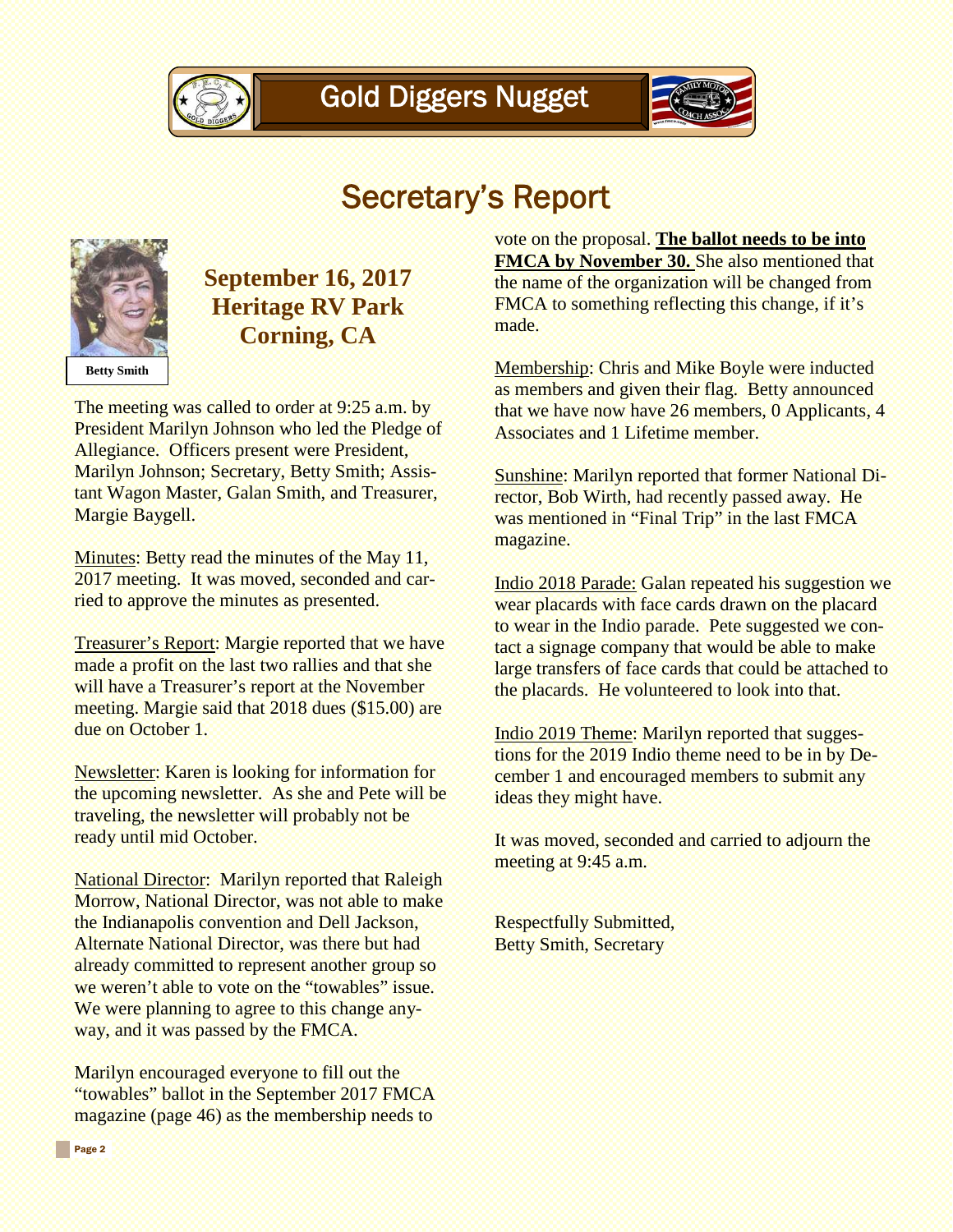

### Governing Board Indianapolis

This is our report for the Governing Board Indy 2017.

Proposal #1 to limit the number of family members who can serve on the executive Board, soundly defeated.

Proposal #2 to change the definition of those eligible for membership was also soundly defeated. Definition remains as published in the current By-Laws.

Proposal #3 to include recreational vehicles was passed with a definition of "recreational vehicle" to be defined as "a self-contained wheeled vehicle that includes permanently installed cooking, sleeping and sanitary facility." The change will be presented to the membership for a vote with explanation presented in the September, October, and November issue of FMCA magazine. Every member should vote with this mail-in ballot . If this passes, "changing Family Motor Coach to Recreational Vehicles" your chapter by-laws will have to change if you choose to allow recreational vehicles into your chapter.

The election results include Jon Walker, President: Rett Porter, Senior Vice President: Gaye Young, Secretary: and John Reynolds, Treasurer.

Number of Rigs attending was 1477.

Respectfully submitted,

Dell & Judy Jackson Your representatives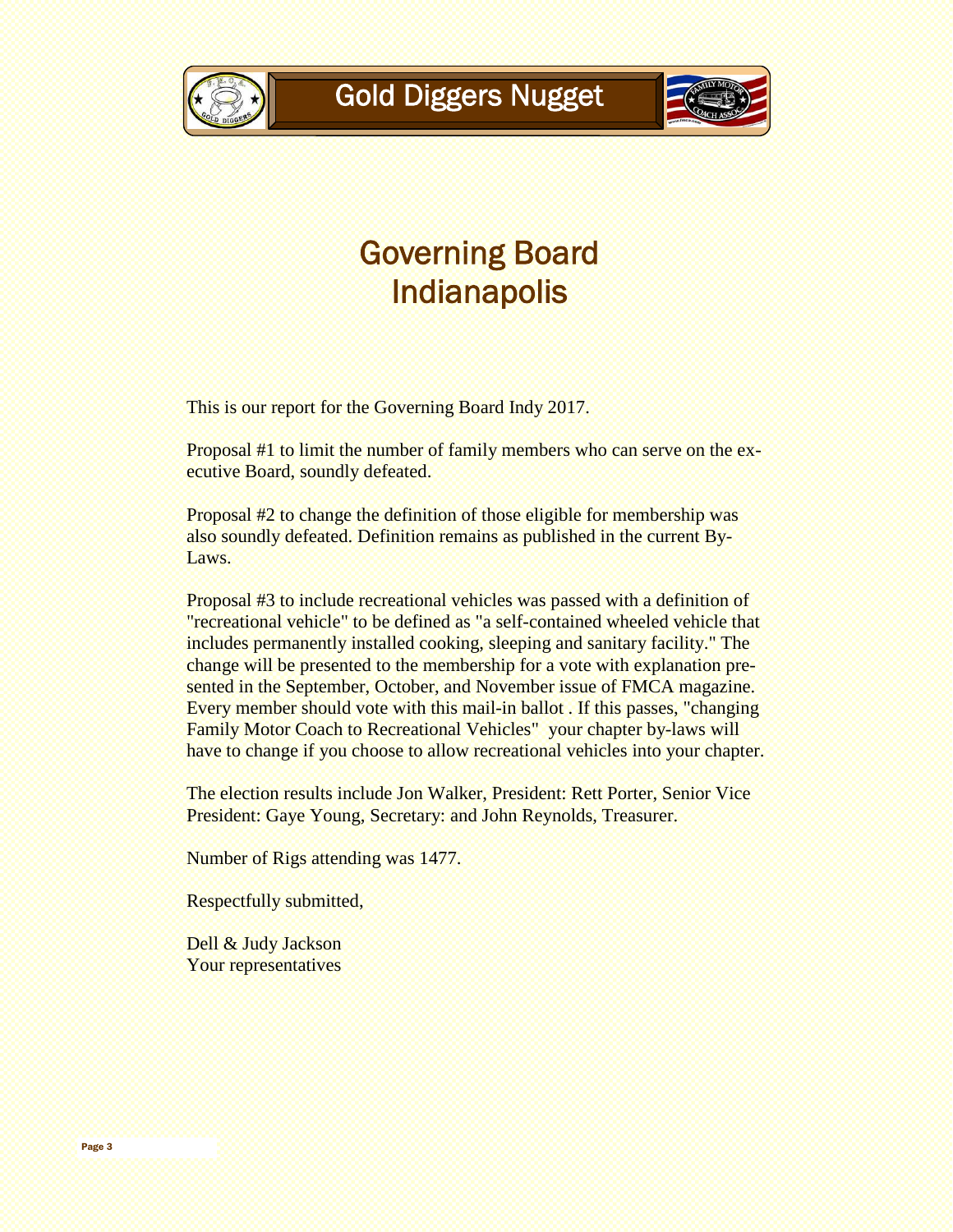

### **Heritage RV Park, Corning**

Welcome, Chris and Michael Boyle!

Dan and Suzanne

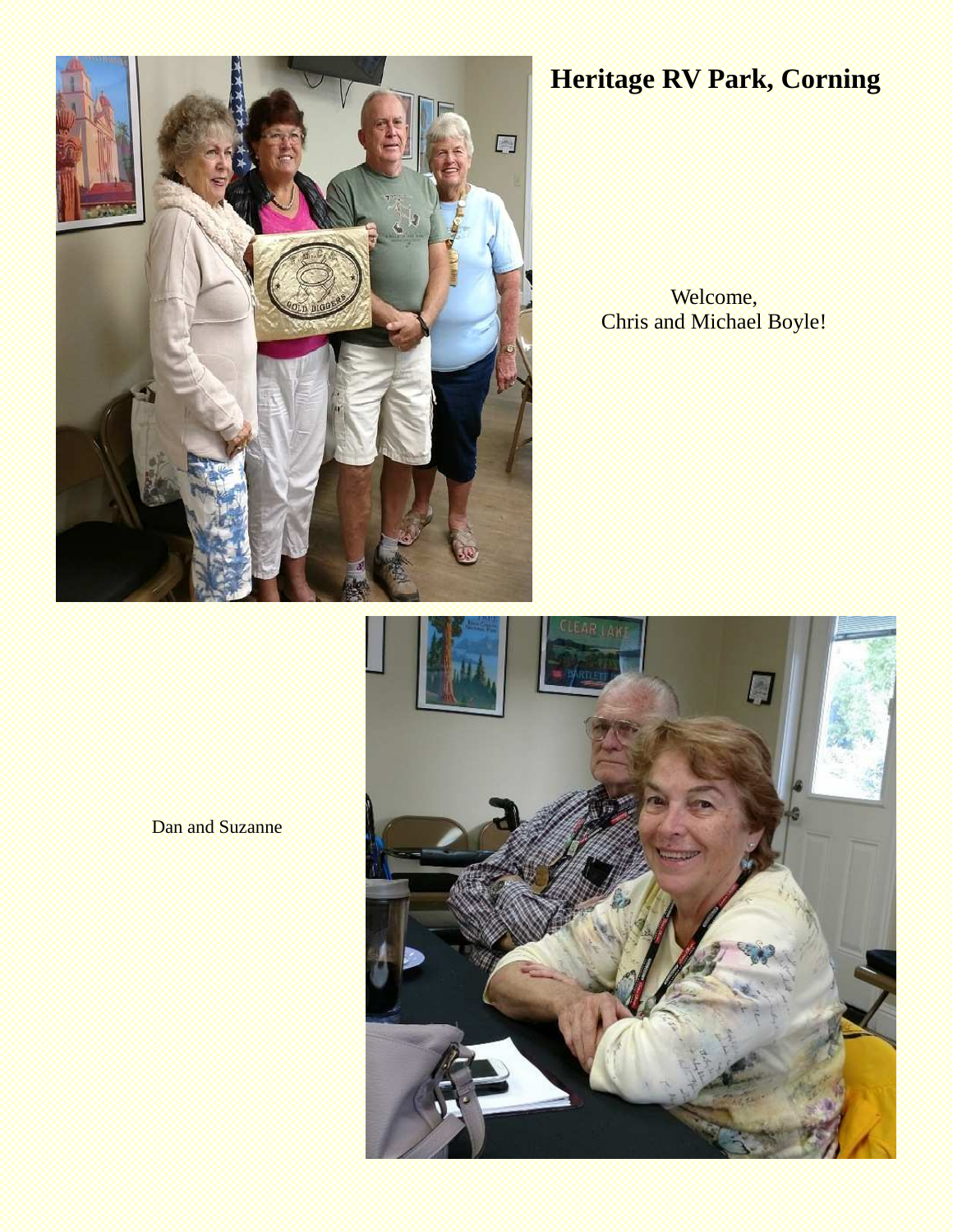

Betty, Margie, Galan, Ken, Marilyn



Donovan and Roger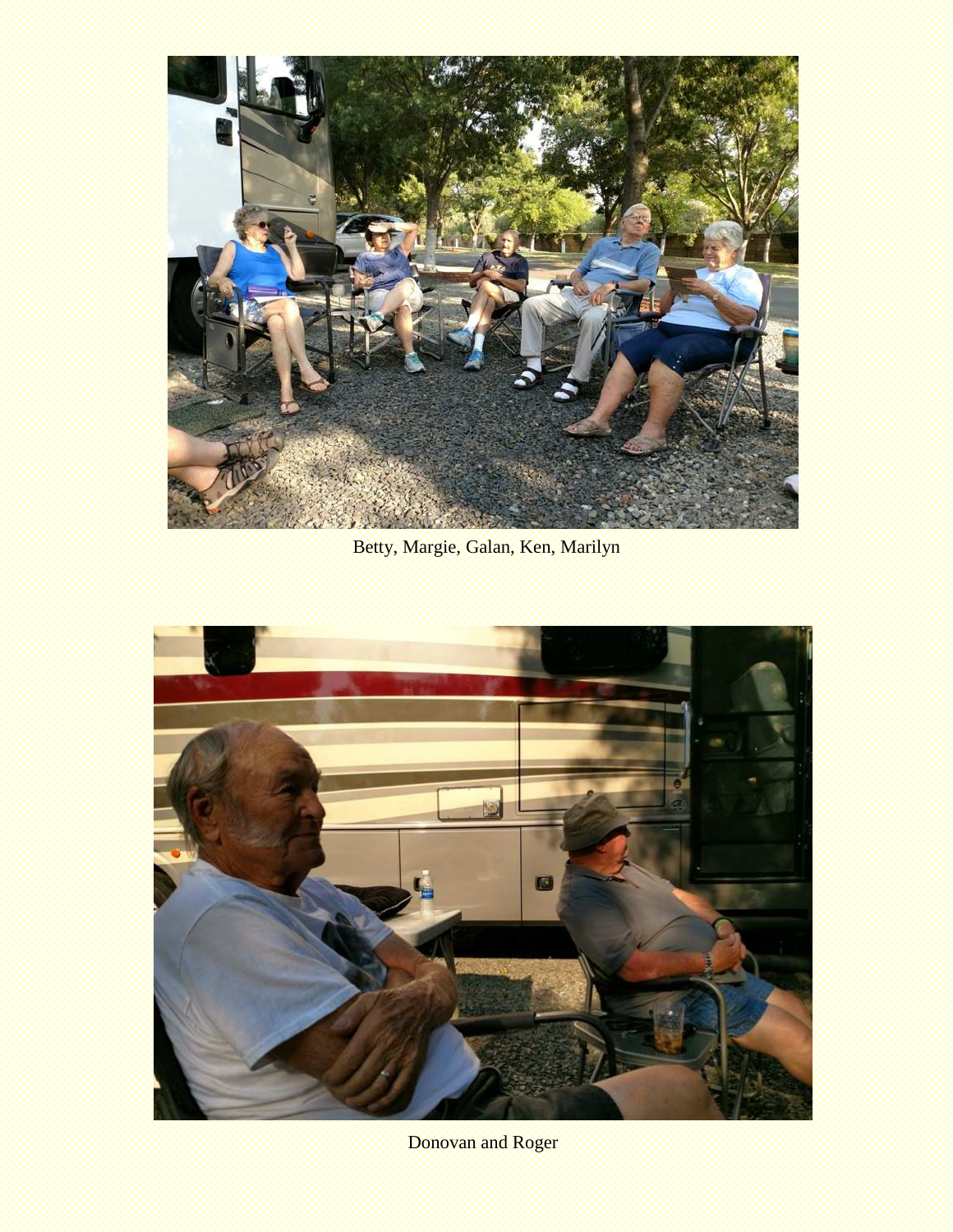![](_page_5_Picture_0.jpeg)

Pete, Michael, Chris

![](_page_5_Picture_2.jpeg)

Colleen, Marilyn, Ken, Chris, Horace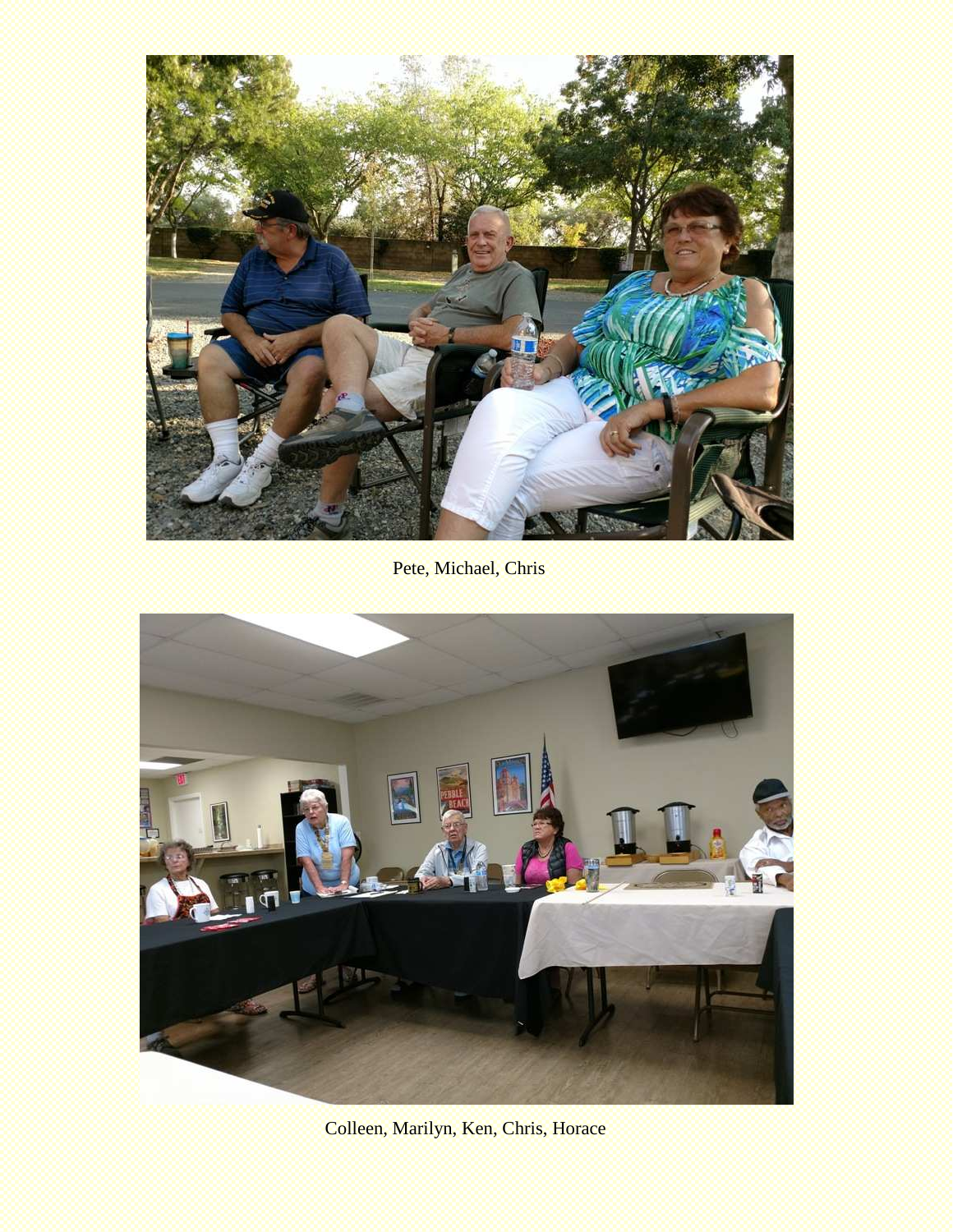![](_page_6_Picture_0.jpeg)

Betty Galan's hands Roger **Michael** Joe Donovan

Betty, Galan and Margie's arm

![](_page_6_Picture_3.jpeg)

Pictures taken by Karen Jautaikis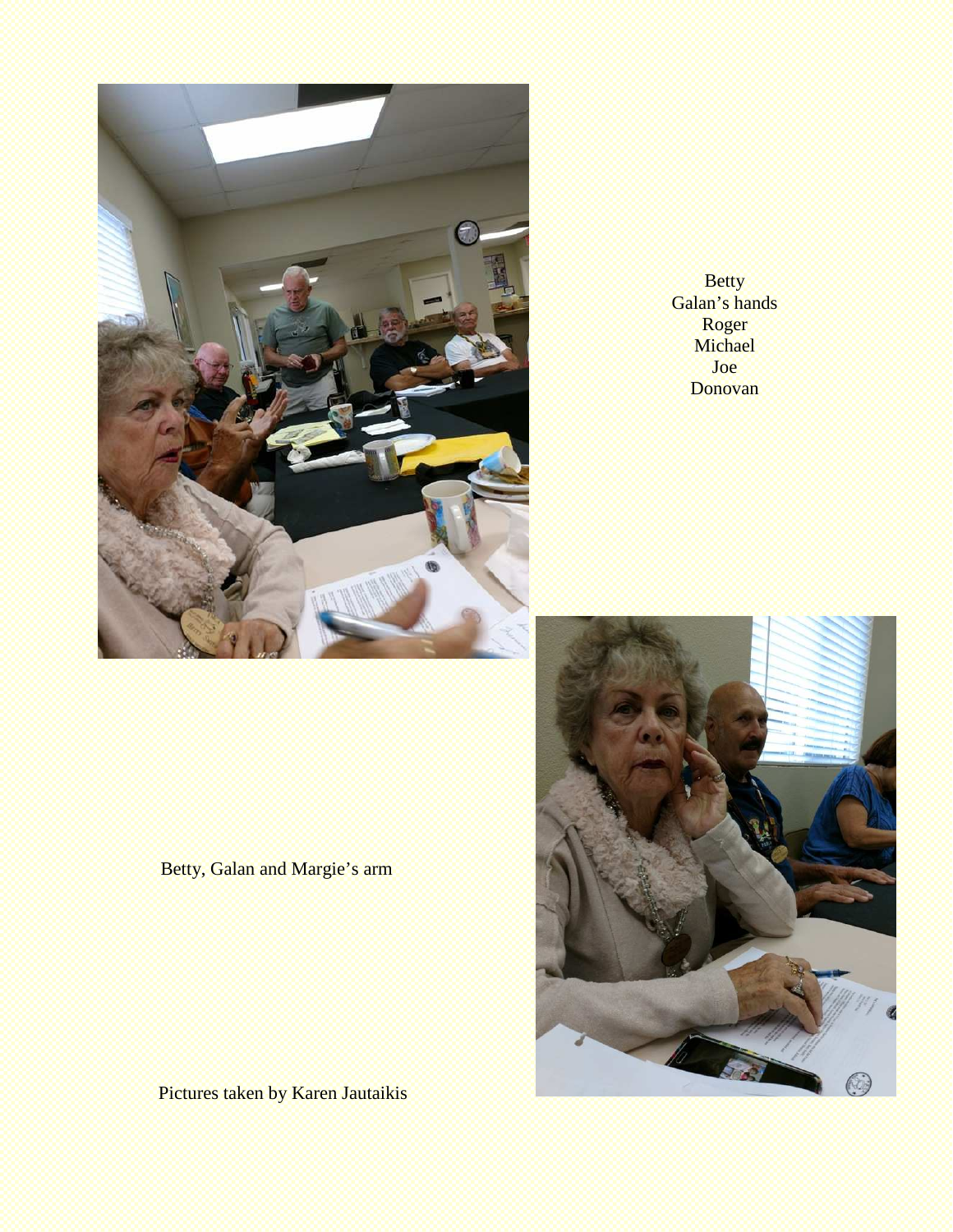![](_page_7_Picture_0.jpeg)

## Gold Diggers Nugget

![](_page_7_Picture_2.jpeg)

![](_page_7_Picture_3.jpeg)

![](_page_7_Picture_4.jpeg)

- 3 Leonard Davis
- 4 Bonnie Roberts
- 19 Dan Salter
- 26 Darlene Calbreath
- 29 Penny Burns

#### November

- 9 Marilyn Johnson
- 22 Colleen Lushenko
- 26 Mary Roberson

#### **December**

Page 8

- 6 Galan Smith
- 11 Betty Smith
- 23 Ann Cerniglia
- 25 Chris Boyle
- 30 Jim Roberts

![](_page_7_Picture_20.jpeg)

**October** 28 Raleigh and Juli Morrow

#### **November**

- 3 Al and Darlene Calbreath
- 11 Rich and Barbara Jennings
- 18 Jack and Claudia Pedrazzi

#### **December**

- 4 Ken and Marilyn Johnson
- 4 Dan and Suzanne Salter
- 10 Pete and Karen Jautaikis